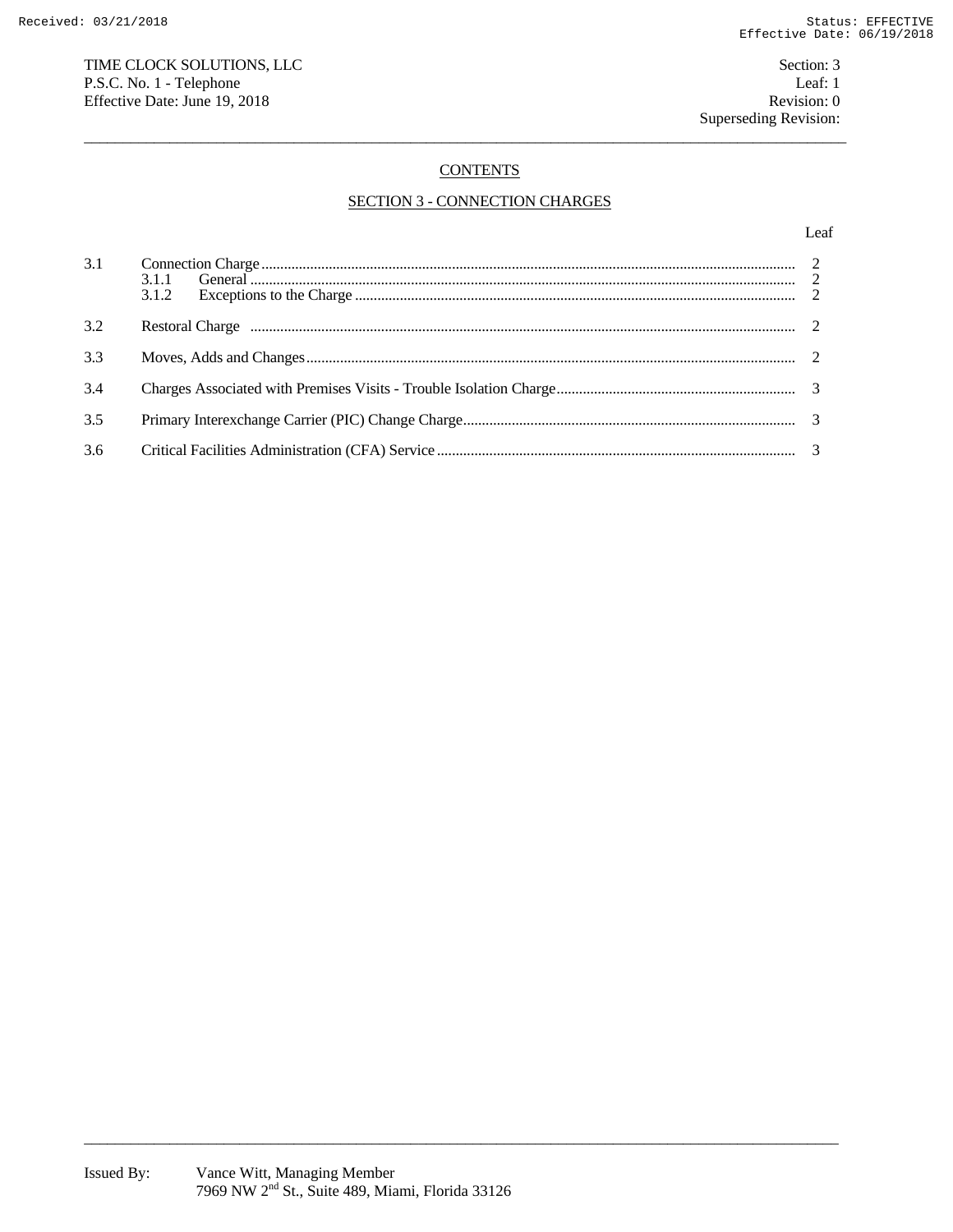# SECTION 3 - CONNECTION CHARGES

 $\overline{a}$  , and the state of the state of the state of the state of the state of the state of the state of the state of the state of the state of the state of the state of the state of the state of the state of the state o

### 3.1 CONNECTION CHARGE

#### 3.1.1 General

 The Connection Charge is a nonrecurring charge which applies to the following: (a) the installation of a new service; (b) the transfer of an existing service to a different location; (c) a change from one class of service to another at the same or a different location; or (d) restoral of service after suspension or termination for nonpayment. Connection Charges are listed with each service to which they apply.

# 3.1.2 Exceptions to the Charge

- a. No charge applies for a change to a service for which a lower monthly rate applies, made within 90 days after any general rate increase, if a lower grade of service is offered in the customer's exchange.
- b. No charge applies for one change in the class of residence service, provided that the change is ordered within 90 days of the initial connection of the customer's exchange service.
- c. The Company may from time to time waive or reduce the charge as part of a promotion. See Section 5.2.

## 3.2 RESTORAL CHARGE

 A restoral charge applies each time a service is reconnected after suspension or termination for nonpayment but before cancellation of the service, as deemed in Section l of this Tariff.

| Minimum: | <b>Business</b><br>\$5.00 | Residence<br>\$5.00 |
|----------|---------------------------|---------------------|
| Maximum: | \$40.00                   | \$40.00             |

#### 3.3 MOVES, ADDS AND CHANGES

 The Company alone may make changes in the location of its lines and equipment. When it is found that a move or change of such lines or equipment has been made by others, the Connection Charge for the underlying service will apply as if the work had been done by the Company.

 The customer will be assessed a charge for any move, add or change of a Company service. Move, Add and Change are defined as follows:

- Move: The disconnection of existing equipment at one location and reconnection of the same equipment at a new location in the same building or in a different building on the same premises.
- Add: The addition of a vertical service to existing equipment and/or service at one location.

Change: Change - including rearrangement or reclassification - of existing service at the same location.

| Residence Charge per: | Move    | <u>Add</u> | <b>Change</b> |
|-----------------------|---------|------------|---------------|
| Minimum:              | \$5.00  | \$5.00     | \$5.00        |
| Maximum:              | \$60.00 | \$60.00    | \$60.00       |
| Business Charge per:  | Move    | <b>Add</b> | <b>Change</b> |
| Minimum:              | \$5.00  | \$5.00     | \$5.00        |
| Maximum:              | \$75.00 | \$75.00    | \$75.00       |

 $\overline{a_1}$  ,  $\overline{a_2}$  ,  $\overline{a_3}$  ,  $\overline{a_4}$  ,  $\overline{a_5}$  ,  $\overline{a_6}$  ,  $\overline{a_7}$  ,  $\overline{a_8}$  ,  $\overline{a_9}$  ,  $\overline{a_9}$  ,  $\overline{a_9}$  ,  $\overline{a_9}$  ,  $\overline{a_9}$  ,  $\overline{a_9}$  ,  $\overline{a_9}$  ,  $\overline{a_9}$  ,  $\overline{a_9}$  ,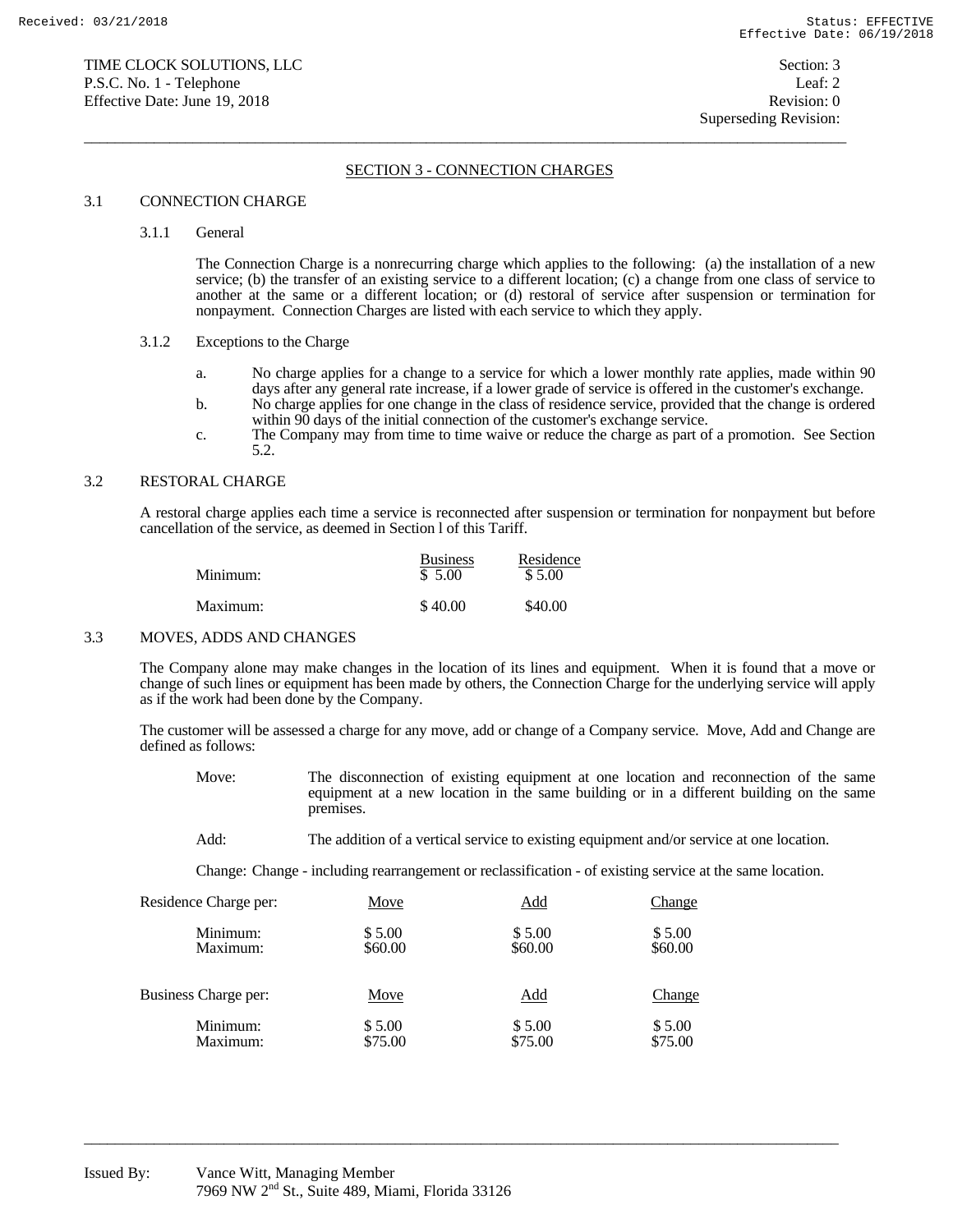# SECTION 3 - CONNECTION CHARGES (cont'd)

 $\overline{a}$  , and the state of the state of the state of the state of the state of the state of the state of the state of the state of the state of the state of the state of the state of the state of the state of the state o

### 3.4 CHARGES ASSOCIATED WITH PREMISES VISIT

Trouble Isolation Charge

 When a visit to the customer's premises is necessary to isolate a problem reported to the Company but identified by the Company's technician as attributable to customer-provided equipment or inside wire, a separate charge applies in addition to all other charges for the visit.

|                                | Minimum | Maximum  |
|--------------------------------|---------|----------|
| Per Premises Visit, Residence: | \$10.00 | \$50.00  |
| Per Premises Visit, Business:  | \$10.00 | \$150.00 |

# 3.5 PRIMARY INTEREXCHANGE CARRIER CHANGE CHARGE

 Customers may be presubscribed to the carrier of their choice for both interLATA and intraLATA service. The customer will incur a charge each time there is a change in the long distance carrier associated with the customer's intraLATA or interLATA service after the initial installation of service.

| Minimum: | \$ 0.00 |
|----------|---------|
| Maximum: | \$5.00  |

### 3.6 CRITICAL FACILITIES ADMINISTRATION (CFA) SERVICE

- a.. Program Overview
	- 1. Facilities-based carriers are responsible to provide data on the physical path of qualified circuits to customers who request such information. Such carriers are required to maintain facilities associated with qualified circuits in such a manner as to ensure that notification of a change in the physical routing of a qualifying circuit is communicated quickly to the affected customer, and the physical path data promptly updated. Such carriers will maintain the data and establish appropriate methods of identification and authentication to secure the data and restrict access by each customer to information relative to that customer's qualifying circuits.
	- 2. Customers are required to demonstrate for each qualifying circuit that the circuit has been registered under the federal Telecommunications Service Priority program in order to participate.
- b. Customer Obligations

Customers participating under the Critical Facilities Administration program will be required to:

 $\overline{a_1}$  ,  $\overline{a_2}$  ,  $\overline{a_3}$  ,  $\overline{a_4}$  ,  $\overline{a_5}$  ,  $\overline{a_6}$  ,  $\overline{a_7}$  ,  $\overline{a_8}$  ,  $\overline{a_9}$  ,  $\overline{a_9}$  ,  $\overline{a_9}$  ,  $\overline{a_9}$  ,  $\overline{a_9}$  ,  $\overline{a_9}$  ,  $\overline{a_9}$  ,  $\overline{a_9}$  ,  $\overline{a_9}$  ,

- 1. Identify critical facilities by enrolling circuits in the federal Telecommunications Service Priority program, and demonstrating the sponsorship of a federal agency supporting the designation of those circuits as qualifying under the federal Telecommunications Service Priority program. Such circuits will be referred to as "qualifying circuits."
- 2. Subscribe to the Critical Facilities Administration service offered by their carrier, and identify which qualifying circuits it wishes to enroll in the service. Such circuits will be referred to as "subscribed circuits."